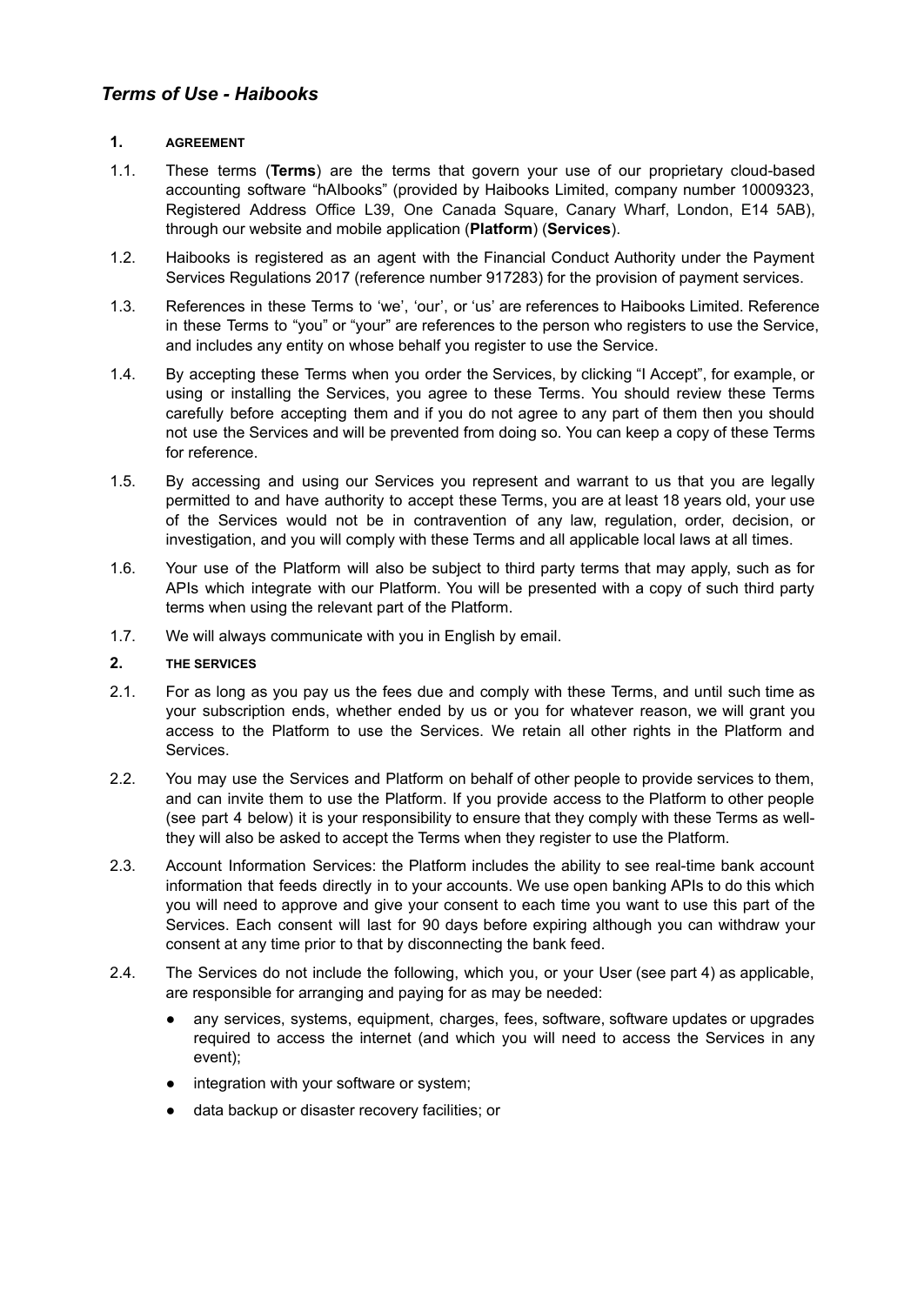- legal, accounting or other professional or regulated services or advice.
- 2.5. You must only use the Services for your own lawful internal business purposes.

## **3. PAYMENT**

- 3.1. All of the Services must be paid for by monthly subscription. You will need to provide us with details of a debit or credit card that is acceptable to us or pay by another method that we notify you. We will invoice you monthly in £GBP all fees (plus any applicable taxes such as VAT) for the Services you have selected as advertised on our product pages. Your account will first be debited when you subscribe and provide your payment information.
- 3.2. You will not be able to access the Services until we have received payment in full. If your payment and registration information changes or is not accurate then we may terminate or suspend your account and use of the Services. It is your responsibility to keep your details up to date, complete and accurate. Access to the Services may take up to 2 business days from when you provide us with sufficient details.

#### **4. ACCOUNTS AND USERS**

- 4.1. The type of subscription you pay for will determine how many User accounts you can create, and what type the accounts are. Accounts may be created for your own employees or contractors (**Personnel**) and/or for your clients and their employees or contractors (**Clients**) (together called **Users**). Where you have the right to determine who else may access the Platform;
	- you determine what level of access the User has and can control their level of access during the term of your subscription;
	- you are responsible to us for all actions of the User as if they were your own;
	- you shall ensure that all use of the Services by Users is at all times in accordance with these Terms; and
	- you shall ensure that the number of Users does not exceed the number of purchased User accounts, although you may remove Users and replace them with other individuals.
- 4.2. All Users will be presented with these Terms and must accept them before accessing the Services. As a User of the Services these Terms apply to you each time you access the Services.
- 4.3. We reserve the right to terminate any User's access to the Services for breach of these Terms, and this may have the effect of revoking all Personnel and Clients' access as well.
- 4.4. You must keep all passwords and account details confidential and private, and ensure that all Users keep the same confidential and private as well. You, or your Users, must immediately tell us if you lose your password or account details or if you are aware or concerned about any unauthorised access or breach of security. We will reset your password and take any other steps we consider necessary to protect the Services.

### **5. LIMITATIONS ON THE LICENCE AND SERVICES**

- 5.1. Except as otherwise expressly permitted by these Terms, you are not permitted to do any of the following, attempt any of the following, or procure or facilitate on behalf of anyone else, any of the following:
	- copying, reproducing, publishing, distributing, redistributing, broadcasting, transmitting, modifying, adapting, editing, abstracting, storing, archiving, displaying publicly or to third parties, selling, licensing, leasing, renting, assigning, transferring, (in each case whether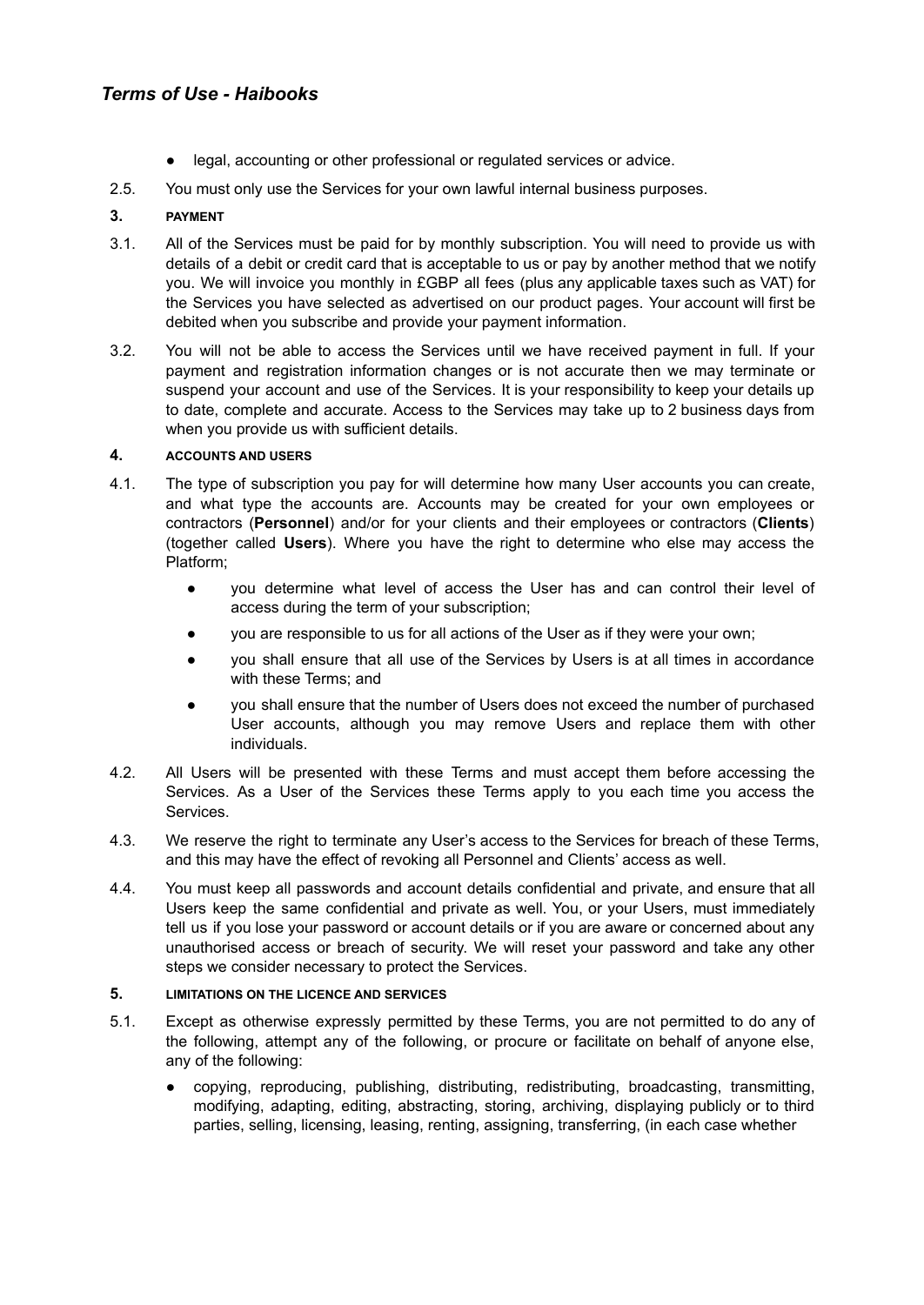or not for charge) or in any way commercially exploiting any part of the Services or Platform;

- permitting any use of the Services or Platform in any manner by any third party or making the Services or the Platform (or any part) available to any third party or allowing or permitting a third party to do any of the foregoing;
- combining, merging or otherwise permitting the Services or Platform (or any part of it) to become incorporated in any other program or service, or arranging or creating derivative works based on it (in whole or in part); or
- attempting to reverse engineer, observe, study or test the functioning of or decompile the Services or Platform (or any part).
- 5.2. We may need to modify the features and functionality of the Services at any time by providing updates or upgrades, which you may need to accept in order to continue using the Services. Additionally we may establish new limits on the Services, including limiting the volume of data which may be used, stored or transmitted in connection with the Service, or remove or restrict application programming interfaces. We will endeavour to provide you with details in advance of these changes apart from where we deem them to be incremental or not material to your use of the Services, or in emergency situations.

#### **6. WARRANTIES AND DISCLAIMER**

- 6.1. We do not provide professional advice. We are not accountants or advisors in any way. We provide a solution for online accounting records and data. If you require professional advice you should speak to an appropriately qualified advisor.
- 6.2. We warrant that the Services shall operate materially in accordance with their description when used in accordance with these Terms under normal use and normal circumstances.
- 6.3. The Services are provided on an "as basis" and to the fullest permissible extent, we disclaim all warranties and conditions as to the Services including but not limited to implied warranties relating to quality, fitness for a particular purpose, ability to achieve a particular result, noninfringement of intellectual property rights, accuracy of results, reliability, safety of data, or otherwise.
- 6.4. We make no warranty and disclaim to the fullest permissible extent that your use of the Services will comply with or ensure compliance with your legal or other obligations. It is your sole responsibility to ensure that you use the Services in accordance with applicable law or regulation.

#### **7. LIABILITY AND INDEMNITY**

- 7.1. Our maximum liability to you for all and any claims of whatever nature and whether based on contract, tort (including negligence), breach of statutory duty or otherwise arising out of or in connection with the Services shall be limited to a sum equal to the fees you paid for the Services in the 12 month period prior to such claim.
- 7.2. To the fullest extent permissible at law we shall not be liable to you for any:
	- any loss of profit, business, contracts, opportunity, goodwill, revenues, anticipated savings or similar loss, or any loss or corruption of software or data, viruses, spyware, or any such claims or losses by third parties (and in each case, whether these losses are direct, indirect, special or consequential);
	- any indirect, special or consequential loss or damage (whether for loss of profit or otherwise);
	- incorrect operation or use of the Services by your or your Users;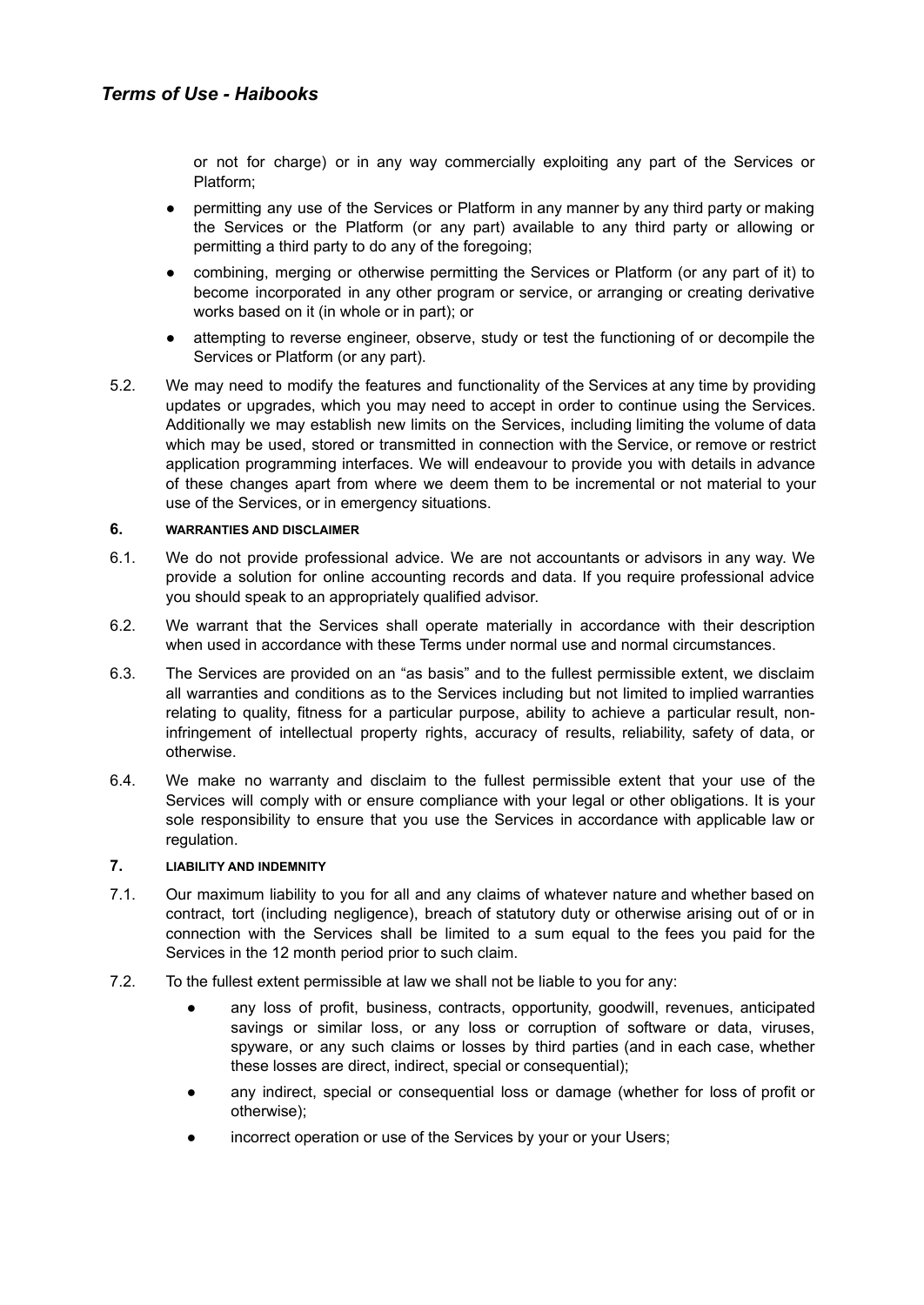- use of the Services other than for the purposes for which it is intended;
- use of any Services with other software or services or on equipment with which it is incompatible;
- any act by any third party (including hacking or the introduction of any virus or malicious code).
- 7.3. You take full responsibility and shall accept all liability in respect of the use you make of the Services and the results and reports you achieve from them and any interpretation of the same by you.
- 7.4. We do not limit or exclude our liability to the extent the same cannot be excluded or limited by law.
- 7.5. You shall indemnify us, keep us indemnified and hold us harmless from and against all losses, damages, claims, liabilities, fees, costs and expenses we incur arising out of or in connection with your use or use by your Users of the Services or breach of these Terms.

#### **8. INTELLECTUAL PROPERTY**

All intellectual property rights in and to the Services belong to us and shall remain vested in us. Except for the rights expressly granted in these Terms neither you nor your Users shall acquire in any way any title, rights of ownership, or intellectual property rights of whatever nature in the Services and no intellectual property rights are transferred or licensed to you or your Users as a result of us granting you permission to access and use the Services.

### **9. CUSTOMER CONTENT AND DATA**

- 9.1. You are solely responsible for the accuracy, quality, integrity and legality of all information, data, personal data, and other materials (**Customer Content**) that you use, store, upload or make available through the Services. We are not responsible for Customer Content and you agree not to use the Services, or allow any third party to use the Services to, upload, publish, link, distribute, or send:
	- any materials that are illegal, defamatory, threatening fraudulent, obscene, or inappropriate; or
	- viruses, malware, spyware, or other harmful software.
- 9.2. We may monitor Customer Content but have no obligation to do so. We may remove Customer Content that is made available in breach of these Terms.
- 9.3. You are responsible for maintaining safe backups and copies of any Customer Content, including as necessary to ensure the continuation of your, and your Users', businesses. You must extract Customer Content from the Service prior to the termination or expiry of your subscribed Services or the cessation or suspension of any of the Services.
- 9.4. We routinely back up our systems and data for our own business continuity purposes and this may include the Customer Content. Notwithstanding this, we are not responsible for ensuring the safety, security or integrity of the Customer Content, and do not guarantee that you will be able to recover Customer Content from us, and do not provide any promise or accept any obligation to assist you in the same. We may provide you with the facility to export Customer Content during, and after, your subscription.

#### **10. RENEWALS AND TERMINATION**

10.1. Your subscription will automatically renew, depending on what package of Services you have paid for, at the rates from time to time in force and as advertised, unless you cancel your subscription at least one month prior to the renewal date, or we terminate it beforehand.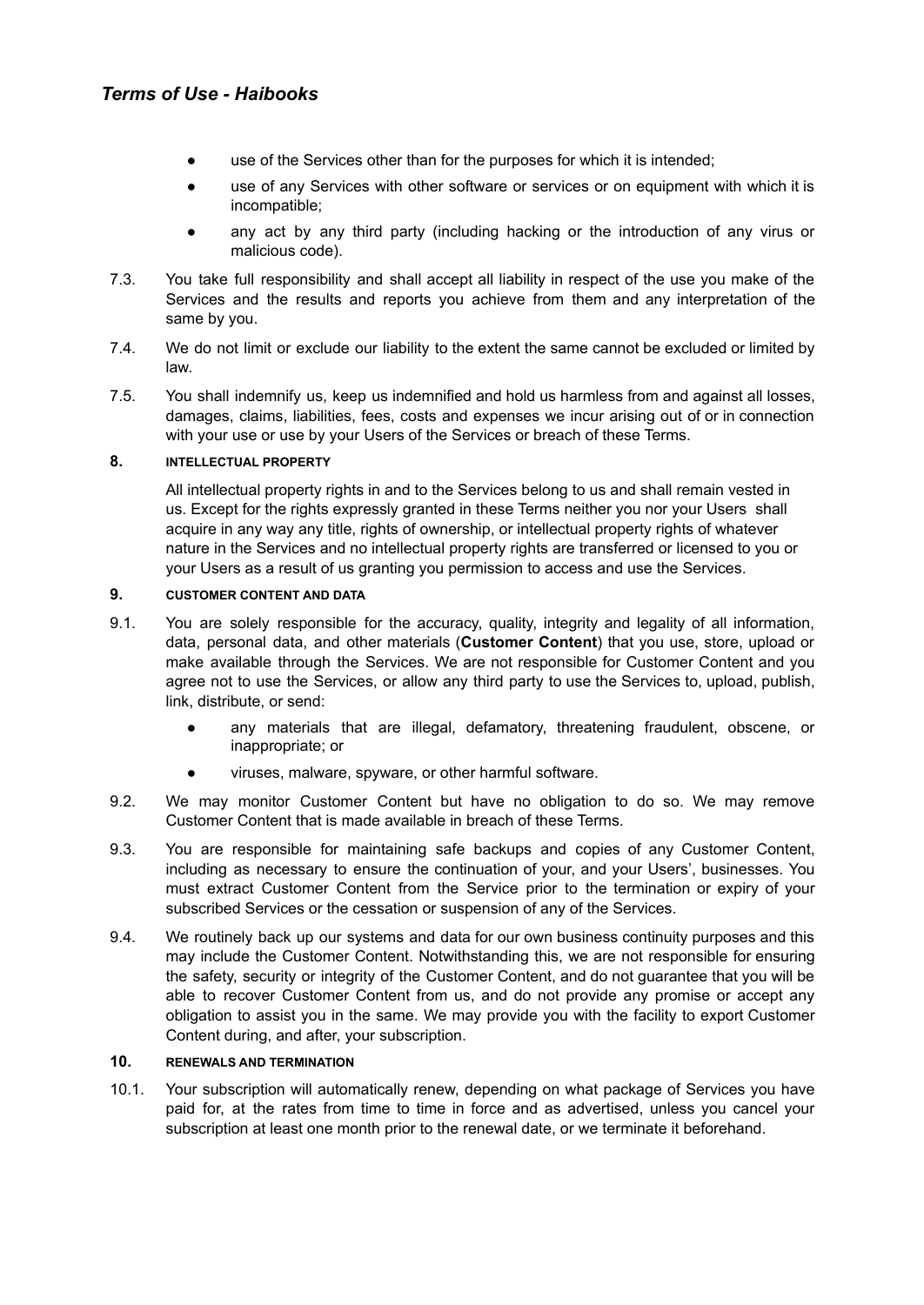- 10.2. If you have paid up-front for a fixed term subscription we will not issue any refund for the remaining period if you end your access to the Services before the fixed term subscription ends.
- 10.3. Either party may terminate the provision of any of the Services for convenience on not less than one months prior written notice to the other. If you terminate the provisions of the Services by providing written notice, we will debit your account or invoice you for all fees due up to the date of termination.
- 10.4. If you:
	- commit a material breach of these Terms and such breach is not remediable;
	- commit a material breach of these Terms which is not remedied within 10 days of receiving written notice of such breach; or
	- become insolvent, go into liquidation or administration, make any arrangements with your creditors, or take any steps to do any of the same,

we may at our discretion terminate or suspend your access to the Services:

## **11. DATA PROTECTION**

- 11.1. In this clause 11:
	- Appropriate Safeguards means such legally enforceable mechanism(s) for transfers of Personal Data as may be permitted under Data Protection Laws from time totime;
	- Controller, Data Subject, international organisation, Personal Data, Personal Data Breach, Processor and processing shall have the respective meanings given to them in applicable Data Protection Laws from time to time (and related expressions, including process, processed, processing, and processes shall be construed accordingly);
	- Data Protection Laws means, as binding on either party or the Services:
		- (i) the GDPR;
		- (ii) the Data Protection Act 2018
		- (iii) any laws which implement any such laws; and
		- (iv) any laws that replace, extend, re-enact, consolidate or amend any of the foregoing;
	- GDPR means the General Data Protection Regulation, Regulation (EU) 2016/679;
	- Protected Data means Personal Data received from you or on your behalf in connection with the performance of our obligations to provide the Services; and
	- Sub-Processor means any agent, subcontractor or other third party (excluding its employees) we engage for carrying out any processing activities on your behalf or on behalf of your Users in respect of the Protected Data.
- 11.2. When you subscribe to and use the Services we will collect and process Protected Data about you and your Users. Where we are a controller of the Protected Data that we collect or use (for example if we provide payroll services to you through the Platform) our Privacy Statement https://haibooks.com/PrivacyPolicy describes the reasons we collect it, how we use it and your rights over it. Where we process the Protected Data you provide to us, this clause 11 applies.

## **Data Processing**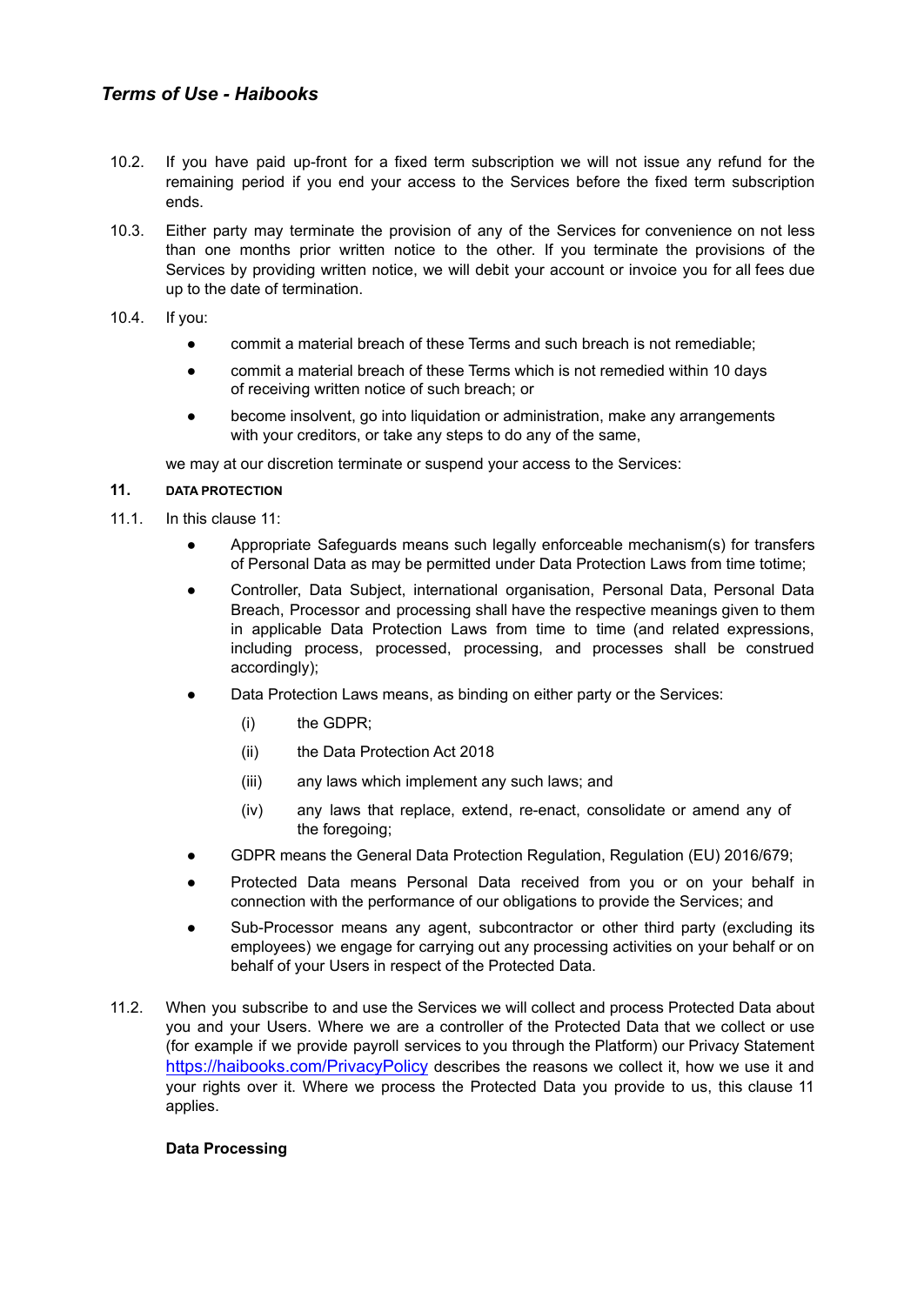- 11.3. You are a Controller and we are a Processor for the purposes of processing Protected Data pursuant to the Services. We shall process Protected Data in compliance with the obligations placed on us under Data Protection Laws and these terms, which shall constitute your instructions to us in respect of the Protected Data, except where otherwise required by applicable law.
- 11.4. You shall at all times comply with all Data Protection Laws in connection with the processing of Protected Data and ensure all instructions given to us in respect of Protected Data shall at all times be in accordance with Data Protection Laws.
- 11.5. You shall indemnify and keep indemnified us against all losses, claims, damages, liabilities, fines, sanctions, interest, penalties, costs, charges, expenses, compensation paid to Data Subjects, demands and legal and other professional costs (calculated on a full indemnity basis and in each case whether or not arising from any investigation by, or imposed by, a supervisory authority) arising out of or in connection with any breach by you of your obligations under this clause 11.
- 11.6. Taking into account the state of technical development and the nature of processing, we shall implement and maintain technical and organisational measures to protect the Protected Data against accidental, unauthorised or unlawful destruction, loss, alteration, disclosure or access.
- 11.7. You consent to us using third party data sub-processors provided that we:
	- appoint each sub-processor under a written contract containing materially the same obligations as under this clause 11;
	- ensure all sub-processors are subject to a binding written contractual obligation to keep the Protected Data confidential;
	- remain liable to you under these terms for all the acts and omissions of each sub- processor as if they were our own; and
	- provide you with notice of any appointments and removals of sub-processors by posting details at https://haibooks.com/UserAgreement
- 11.8. You agree that we may transfer Protected Data to countries outside the European Economic Area (EEA) provided all transfers of Protected Data shall (to the extent required under Data Protection Laws) be effected by way of Appropriate Safeguards and in accordance with Data Protection Laws. The provisions of this clause 11 shall constitute your instructions with respect to transfers in accordance with clause 11.3.
- 11.9. At your cost, and insofar as this is possible we shall assist you in:
	- ensuring compliance with your obligations pursuant to Articles 32 to 36 of the GDPR (and any similar obligations under applicable Data Protection Laws) taking into account the nature of the processing and the information available to us; and
	- the fulfillment of your obligations to respond to requests for exercising the Data Subjects' rights under GDPR.
- 11.10. We shall notify you without undue delay and in writing via email on becoming aware of any Personal Data Breach in respect of any Protected Data. Any such notification shall not be construed as an admission of liability or responsibility.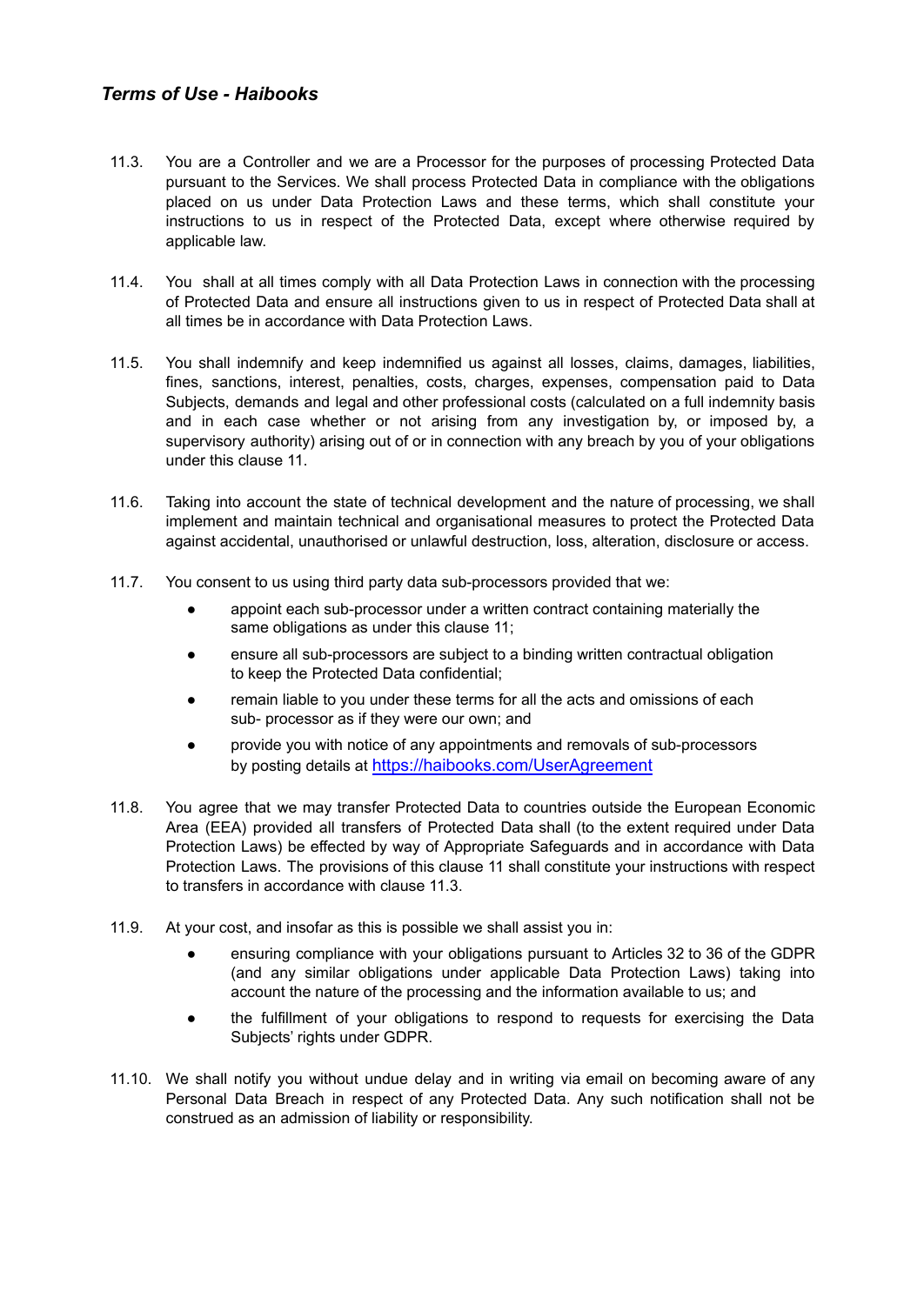- 11.11. On the end of the provision of the Services relating to the processing of Protected Data, at your cost and election, we shall either return all of the Protected Data to you or securely dispose of it except to the extent that any applicable law requires us to store such Protected Data. We may de-personalise any information we hold at any point and use it for the purpose of aggregated analysis of the Services, including Protected Data that you request to be returned.
- 11.12. We may extract aggregated anonymised statistical data from the your use of the Platform, including from the Customer Content and Protected Data, for our own business purposes to develop and improve the Services and Platform; and to provide such aggregated anonymised statistical data to third parties provided always that no personally identifiable information shall be disclosed.

### **12. GENERAL**

- 12.1. These terms together with any other terms or policies provided to you constitute the entire agreement between us relating to the Services and supersede all previous agreements, understandings and arrangements between us.
- 12.2. Each party acknowledges that it has not relied on, and shall have no remedies in respect of, any representation or warranty that is not expressly set out in these Terms.
- 12.3. Any notice given by either party must be in writing in email or post; in our case to [support@haibooks.com](mailto:support@haibooks.com) or our registered office address, and in your case to the address or email address you provided when you registered for the Services.
- 12.4. We may update these Terms from time to time and will notify you by email as far in advance of any update as reasonably possible, unless the update relates to the information we have to provide under the Payment Service Regulations 2017 in which case we will give you at least 2 months' notice of the update. You may not vary these Terms in any circumstances and no purported variation or update will be valid.
- 12.5. Except as expressly provided in these Terms, you shall not assign, sub-contract, sub-licence, transfer, mortgage, charge, declare a trust of or deal in any other manner with any or all of your rights or obligations.
- 12.6. The parties are independent and are not partners or principal and agent and these Terms do not establish any joint venture, trust, fiduciary or other relationship between us, other than the contractual relationship expressly provided for. Neither party shall have, nor shall represent that it has, any authority to make any commitments on the other party's behalf.
- 12.7. If any provision of these Terms (or part of any provision) is or becomes illegal, invalid or unenforceable, the legality, validity and enforceability of any other provision of the Terms shall not be affected.
- 12.8. No failure, delay or omission by either party in exercising any right, power or remedy provided by law or under these Terms shall operate as a waiver of that right, power or remedy, nor shall it preclude or restrict any future exercise of that or any other right, power or remedy.
- 12.9. I f you wish to complain about any aspect of our service please contact [support@haibooks.com](mailto:support@haibooks.com) in the first instance and we will try to resolve the complaint amicably with you. You will need your account number and details of the circumstances behind the complaint. We do not have a relationship with an alternative dispute resolution provider at the moment.